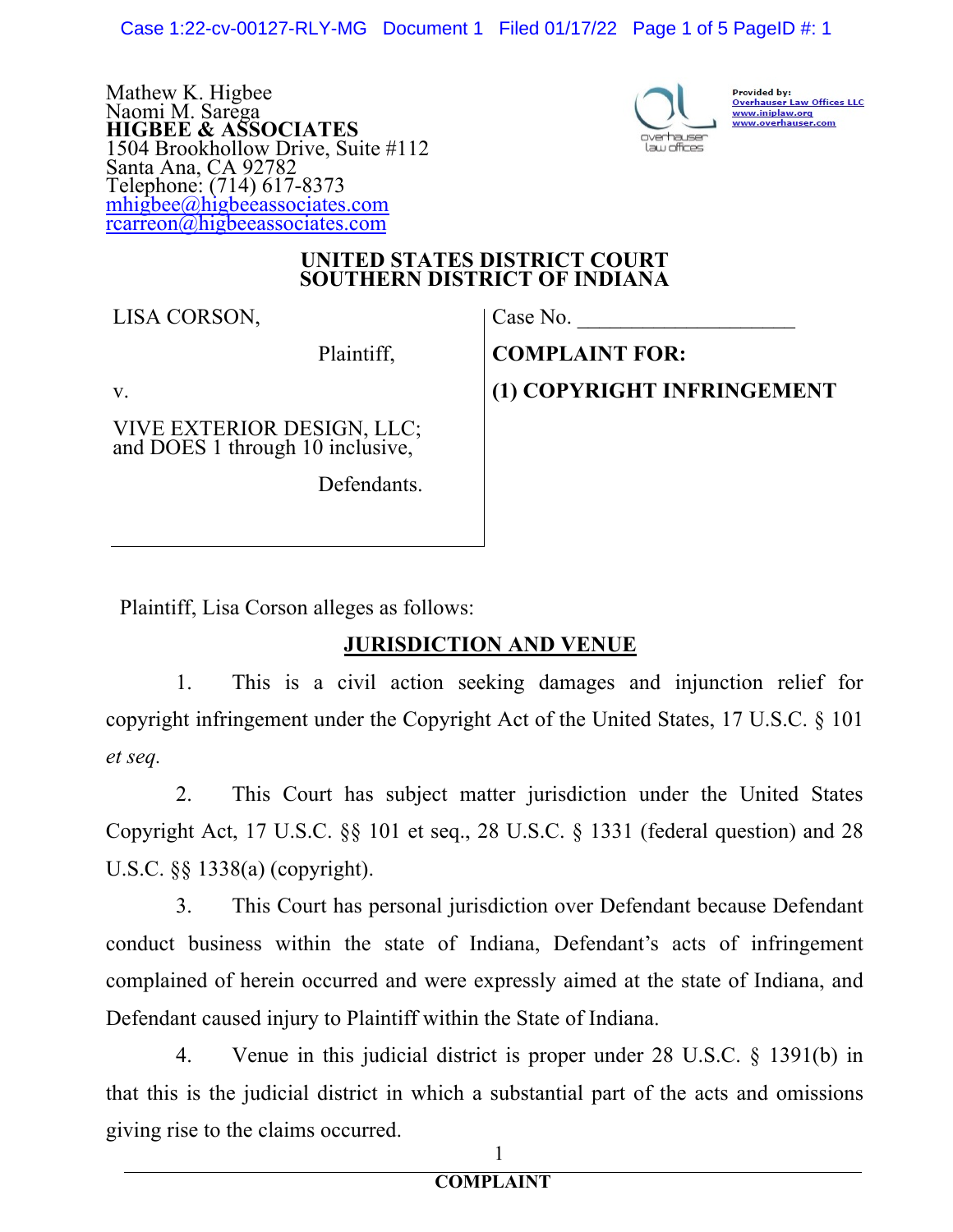### **PARTIES**

5. Plaintiff Lisa Corson is an individual and professional photographer.

6. Defendant Vive Exterior Design, LLC, is an Indian limited liability company with a place of business at 11071 E 126th Street, Fishers, IN, 46038.

7. Plaintiff is unaware of the true names and capacities of the Defendants sued herein as DOES 1 through 10, inclusive, and for that reason, sues such Defendants under such fictitious names. Plaintiff is informed and believes and on that basis alleges that such fictitiously named Defendants are responsible in some manner for the occurrences herein alleged, and that Plaintiff's damages as herein alleged were proximately caused by the conduct of said Defendants. Plaintiff will seek to amend the complaint when the names and capacities of such fictitiously named Defendants are ascertained. As alleged herein, "Defendant" shall mean all named Defendants and all fictitiously named Defendants.

# **FACTUAL ALLEGATIONS**

8. Plaintiff Lisa Corson ("Corson") is a successful and acclaimed photographer that previously worked as the photo editor for SPIN, New York Magazine, and the Wall Street Journal.

9. Corson's client list includes AARP, Country Living, Delta Airlines, Google, House & Garden, The National Geographic Channel, The New York Times, and The Washington Post.

10. Corson is the sole creator and exclusive rights holder a photograph of a bocce ball court (the "Photograph").

11. A true and correct copy of the Photograph is attached as Exhibit A.

12. Corson has registered her Photograph with the United States Copyright Office under registration Vau 1-259-709 with an effective date of registration of September 18, 2016.

13. Defendant Vive Exterior Design, LLC ("Vive") is a landscape design company.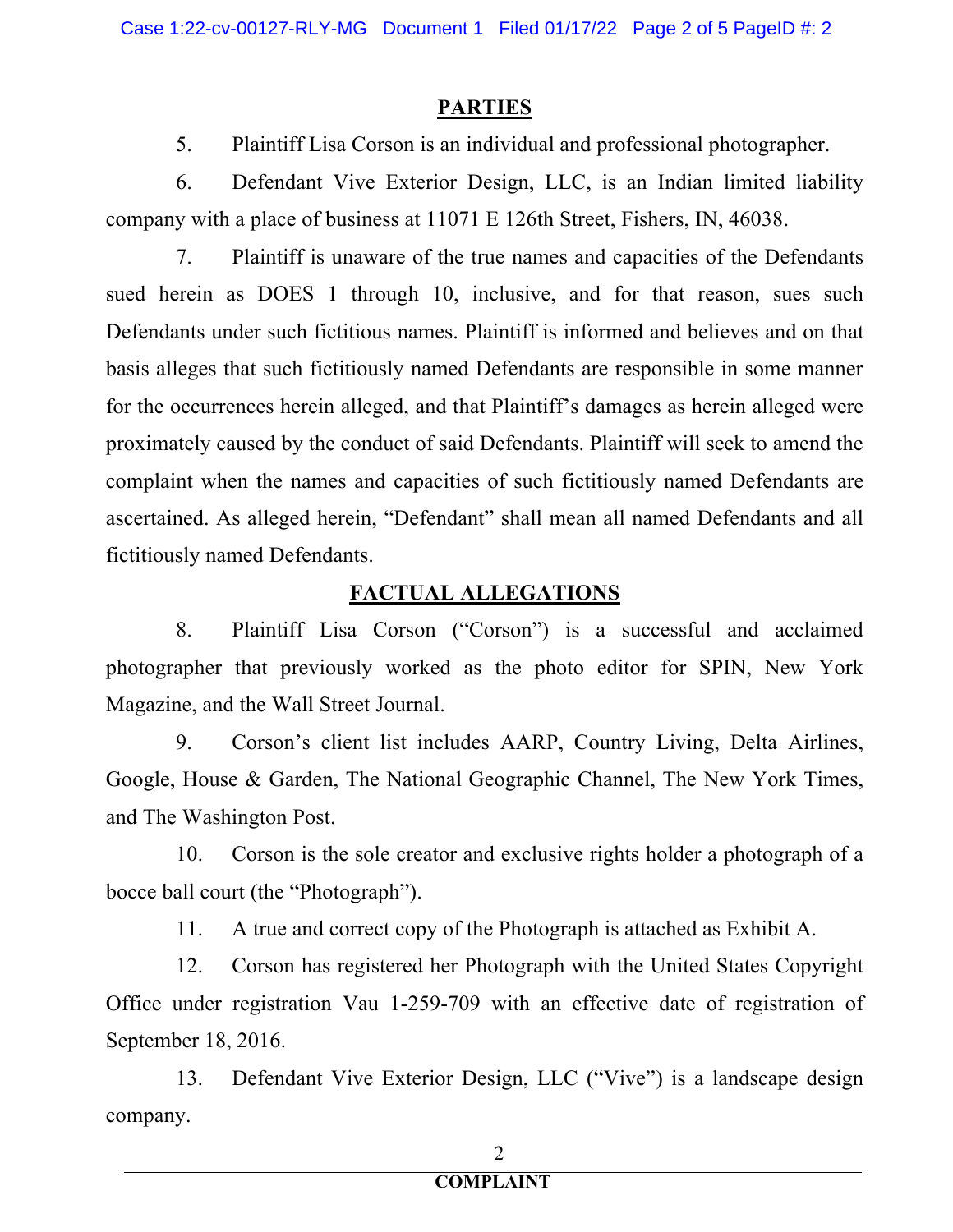14. Vive owns and operates the business website www.viveexterior.com (the "Website") through which it advertises its services and solicits business.

15. On information and belief, Vive has the ability to supervise and control all content that is uploaded to the Website.

16. Onits Website, Vive maintains a portfolio of imagery which it uses to advertise its services to the public.

17. Without permission or consent, Defendant Vive uploaded and displayed Corson's Photograph on its Website on its portfolio page.

18. Attached hereto as Exhibit B are screenshots showing Vive's use of Corson's Photograph on its website.

19. Corson hired an intellectual property management company called Image Rights to attempt to recover a license fee for the unauthorized use of her Photograph, however Vive refused to engage in good faith discussions after numerous attempts.

20. Subsequently, Corson retained Higbee & Associates to contact Vive.

21. Vive never responded to Higbee & Associates' numerous attempts at contact.

22. Corson never authorized Vive to use her Photograph in any manner including displaying it on the Website.

#### **FIRST CAUSE OF ACTION COPYRIGHT INFRIDEREMENT 17 U.S.C. § 101** *et seq*

23. Plaintiff incorporates by reference all of the above paragraphs of this Complaint as though fully stated herein.

24. Plaintiff did not consent to, authorize, permit, or allow in any manner the said use of Plaintiff's unique and original Photograph by Defendant.

25. Plaintiff is informed and believes and thereon alleges that the Defendant willfully infringed upon Plaintiff's copyrighted Photograph in violation of Title 17 of the U.S. Code, in that Defendant used, published, communicated, posted, publicized,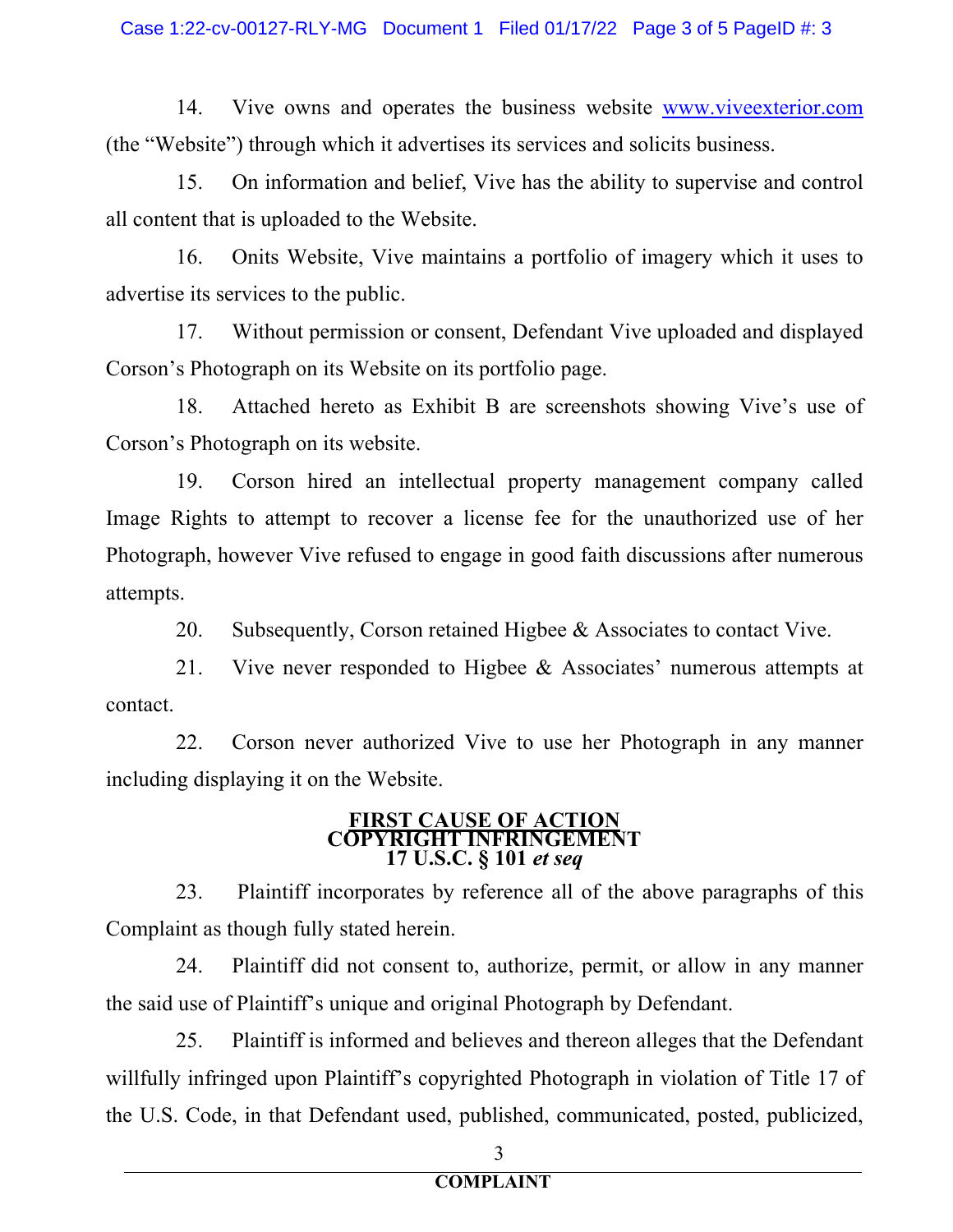and otherwise held out to the public for commercial benefit, the original and unique Photograph of the Plaintiff without Plaintiff's consent or authority, by knowingly copying the Photograph and displaying it on the Website.

26. As a result of Defendant's violations of Title 17 of the U.S. Code, Plaintiff is entitled to any actual damages pursuant to 17 U.S.C. §504(b), or statutory damages in an amount up to \$150,000 pursuant to 17 U.S.C. § 504(c).

27. As a result of the Defendant's violations of Title 17 of the U.S. Code, the court in its discretion may allow the recovery of full costs as well as reasonable attorney's fees and costs pursuant to 17 U.S.C § 505 from Defendant.

28. Plaintiff is also entitled to injunctive relief to prevent or restrain infringement of her copyright pursuant to 17 U.S.C. § 502.

### **PRAYER FOR RELIEF**

WHEREFORE, Corson requests judgment against Defendant as follows:

1. Actual damages and disgorgement of all profits derived by Defendant from its acts of copyright infringement pursuant to 17 U.S.C. §§ 504 (a)(1), or in the alternative and at Corson's election, statutory damages for copyright infringement, including willful infringement, in accordance with 17 U.S.C. §§ 504(a)(2) and (c);

2. A permanent injunction pursuant to 17 U.S.C. § 502(a);

3. Reasonable attorneys' fees incurred herein pursuant to 17 U.S.C. § 505 or otherwise available by law;

4. Costs and interest pursuant to 17 U.S.C. §§ 504 (a)(1) and (b), 17 U.S.C. § 505, or otherwise available by law;

5. Prejudgment interest to Corson on all amounts owed; and

6. Any such other and further relief as the Court may deem just and appropriate.

 $///$ 

 $//$ 

 $//$